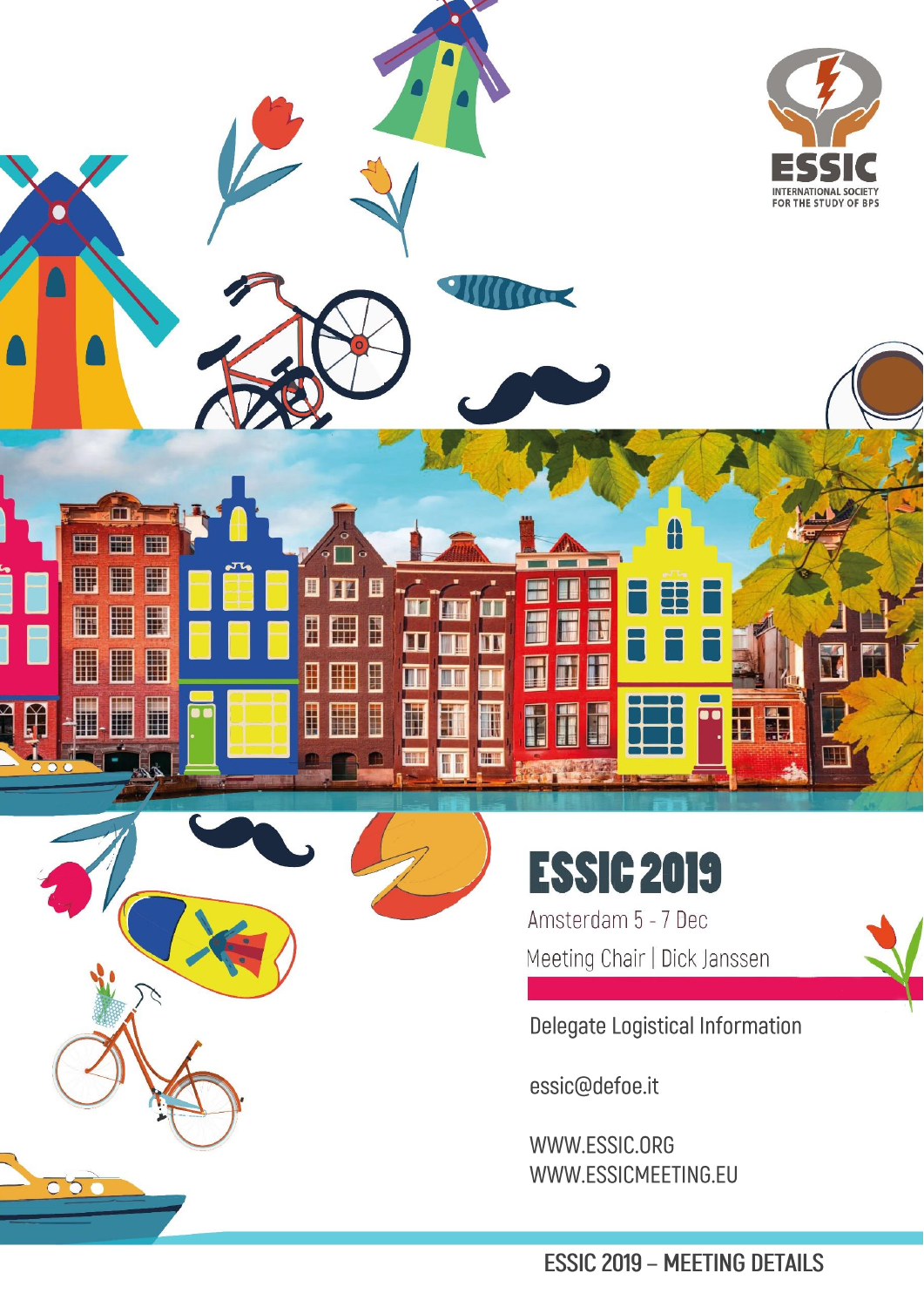## CONGRESS VENUE

ESSIC 2019 meeting will take place at DoubleTree by Hilton Amsterdam Centraal Station Oosterdoksstraat 4, 1011 DK Amsterdam, **Netherlands** 



## HOW TO GET THERE BY CAR

# From Schiphol International Airport

Schiphol International Airport is located only 26.8 km from the DoubleTree by Hilton Amsterdam Centraal Station and can be reached in approximately 15-25 minutes by both car and public transport.

By Train A direct train line runs to and between the airport and the hotel every 10-15 minutes and costs on average  $\epsilon$  7.50 per person. The Amsterdam central station is located adjacent to the hotel from where most National and International trains arrive/depart.

By Taxi Taxis generally take a bit longer. From the hotel to the airport for 1 to 4 people, the taxi fare is around  $\epsilon$  47.50.

By car The hotel can be reached easily from the A10 bypass via the S114 exit and public parking facilities are available underneath the hotel (Parking Centrum Oosterdok).

Directions to hotel from Schiphol Airport Amsterdam: at the end of the A4, take the exit A10 in a westerly direction to Centrum/Zaandam. Next take exit IJmuiden and merge to transformatorweg/S102 to the centre (3.1 km). Follow the road to Westerkeersluisbrug/S100 (1.2 km). Before the bridge, turn right at the traffic lights onto the Houtmankade. Turn left at the first traffic onto William bridge and then left again at the first traffic lights. Next take the first traffic light rights and continue on towards to the Prins Hendrikkade. At the sixth set of lights, turn left onto the bridge towards Oosterdokskade. Turn right. The hotel's main entrance is 200m along Oosterdokskade.

Travel time 15-25 minutes Distance 26.8 kilometres